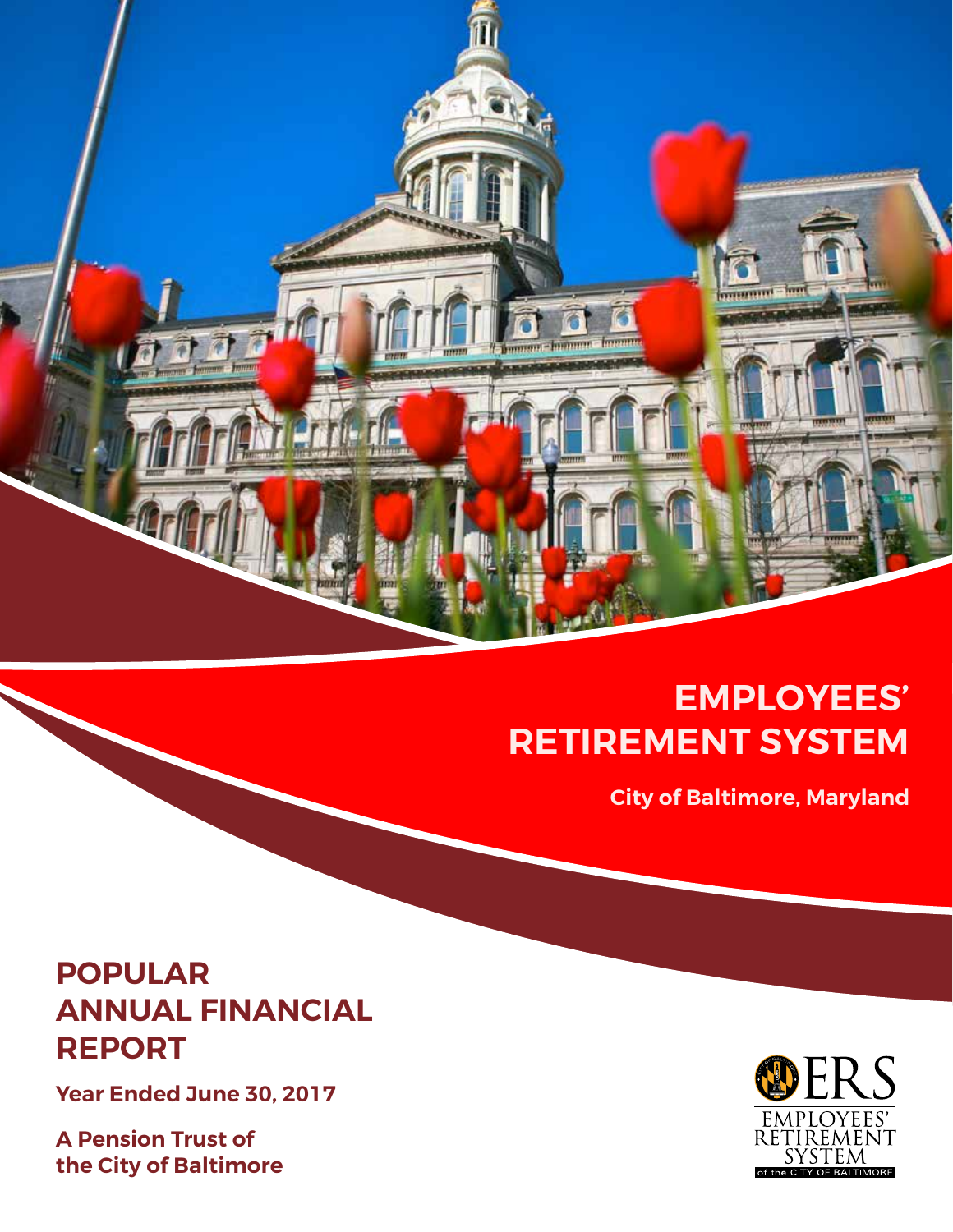## **DIRECTOR'S LETTER**

DEAR MEMBERS OF THE BALTIMORE CITY EMPLOYEES' RETIREMENT SYSTEM,

I am pleased to present the Popular Annual Financial Report (PAFR) for fiscal year 2017. The information provided in this report offers an overview of ERS's financial wellbeing, including our yearly investment performance, asset allocations, and economic accomplishments achieved with our members' best interests in mind. For a more detailed review of the System's financial development, please visit our website at www.bcers.org, then click on "Publications & News" to read our Comprehensive Annual Financial Report (CAFR).

I would like to express my appreciation to the Board of Trustees and the ERS staff who dedicate themselves to serving our plan sponsors, active members, retirees and their beneficiaries year after year. We hope this year's PAFR demonstrates the discipline and strategy our team exercises on a daily basis to yield satisfactory results.

Sincerely,

Boulyou HSpencer

Roselyn H. Spencer



## **TABLE OF CONTENTS**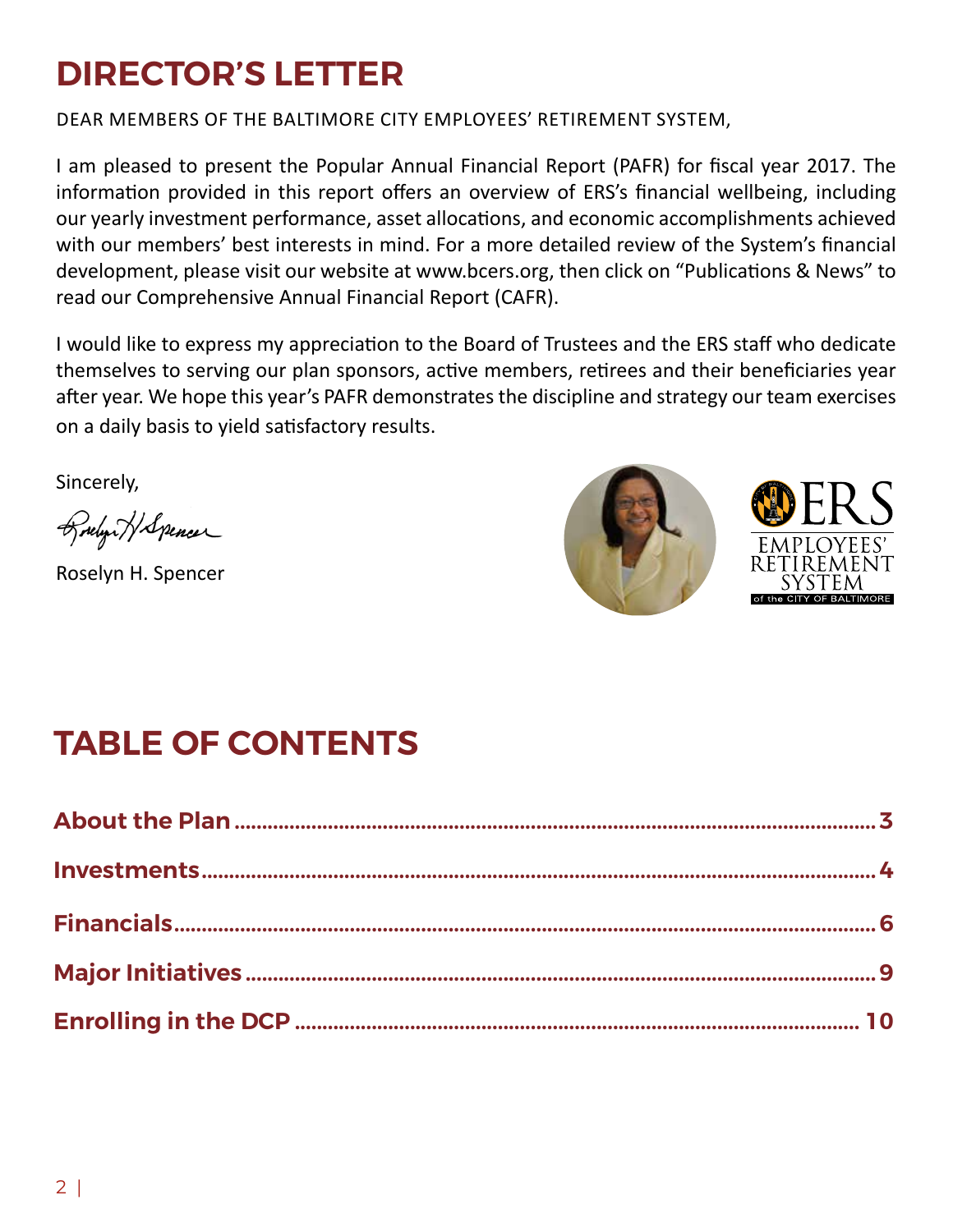# Uncover the Benefits

## **About The Plan**

The Employees' Retirement System of the City of Baltimore (ERS) provides defined benefit and defined contribution options for eligible members whose hard work and service has kept the City running for decades. Since its establishment on January 1, 1926, ERS has remained committed to these individuals and their families. By protecting and prudently investing Plan assets, this pension trust of the City provides accurate and timely retirement benefits to members and their beneficiaries.

As of June 30, 2017, ERS consisted of 18,232 total members. This figure includes 8,043 active members, 9,144 retirees and beneficiaries as well as 1,045 terminated vested plan members, which are non-active members not yet receiving benefits. There are three membership classes: Class A, Class C and Class D. Class A is a closed group, and due to pension reform, Class C was also closed to new hires on June 30, 2014.

ERS introduced Class D for those hired on and after July 1, 2014, providing them the option between the hybrid program, which is dual- membership in Class D and the City's Retirement Savings Plan (RSP), or the non-hybrid alternative of participating only in the RSP program. Employees participating in Class D or the RSP plans contribute 5% of their pay to the fund, while Class C members, who contributed at a rate of 3% in fiscal year 2017, will contribute 4% in 2018 and cap at a 5% rate in fiscal year 2019. Under the hybrid-Class D option, members receive similar benefits as Class C members, but as a compliment to the lower benefit formula of this plan, the City contributes 3% into the RSP account on behalf of each Class D member. Vesting for Classes A, C and D members requires ten years of membership service, and vesting for the RSP plan typically requires five years. $\bullet$ 

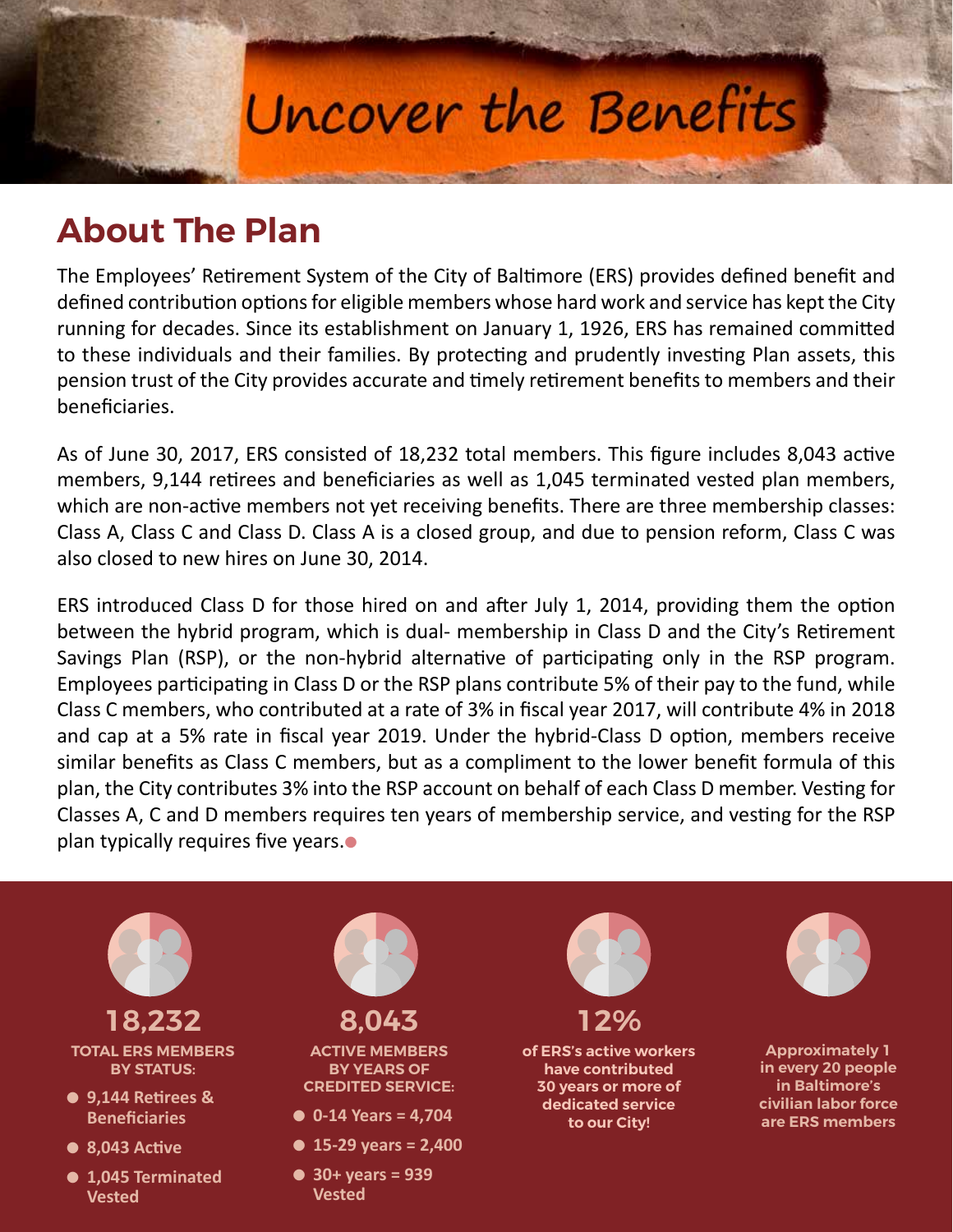### **INVESTMENTS**

### **Investment Returns**

Each fiscal year, ERS establishes policy benchmarks as standards against which our investment performances can be graded. The System determines its yearly policy benchmarks based on actuarial assumptions. These assumptions are carefully drawn by studying social, economic and political changes and how they will impact the success of longterm investments. ERS posted an 11.8% return this year, surpassing the policy benchmark of 11% and far exceeding the 7.5% actuarial rate of return. This year's above-average investment performance placed ERS's returns outcome beyond that of most public pension funds across the country.

Aside from this year's solid results, the Fund's long-term standing has remained in excellent condition. ERS's investment portfolio maintains an impressive position compared to other public pension funds, with annualized returns of 6.6% for the 3 year period and 9.6% for the 5 year period.

The ERS objective is to make smart investment decisions that allow us to meet the long-term needs of all members. This overall goal requires the System to broadly diversify asset allocation while avoiding investments that are excessively concentrated in one particular security, company or industry. This approach allows us to steadily grow the fund with measured risks. Each fiscal year, certain investment activities contribute more positively to the System's performance than others. This year, private equity, real estate and hedge fund investments

boasted the best relative returns, while domestic and international equity both fell short of ERS's benchmark targets.

In addition to a fund's particular investment methods, major shifts in the broader world also affect yearly returns. For example, post-U.S. election expectations for large capital spending, pro-business policies, low inflation and low volatility led to steady financial markets, while emerging markets across the globe saw improved governance and significant GDP growth, thus driving stock prices up to record highs. These global developments contributed to the System's strong returns, which, in turn, allows us to better serve you and your family. $\bullet$ 

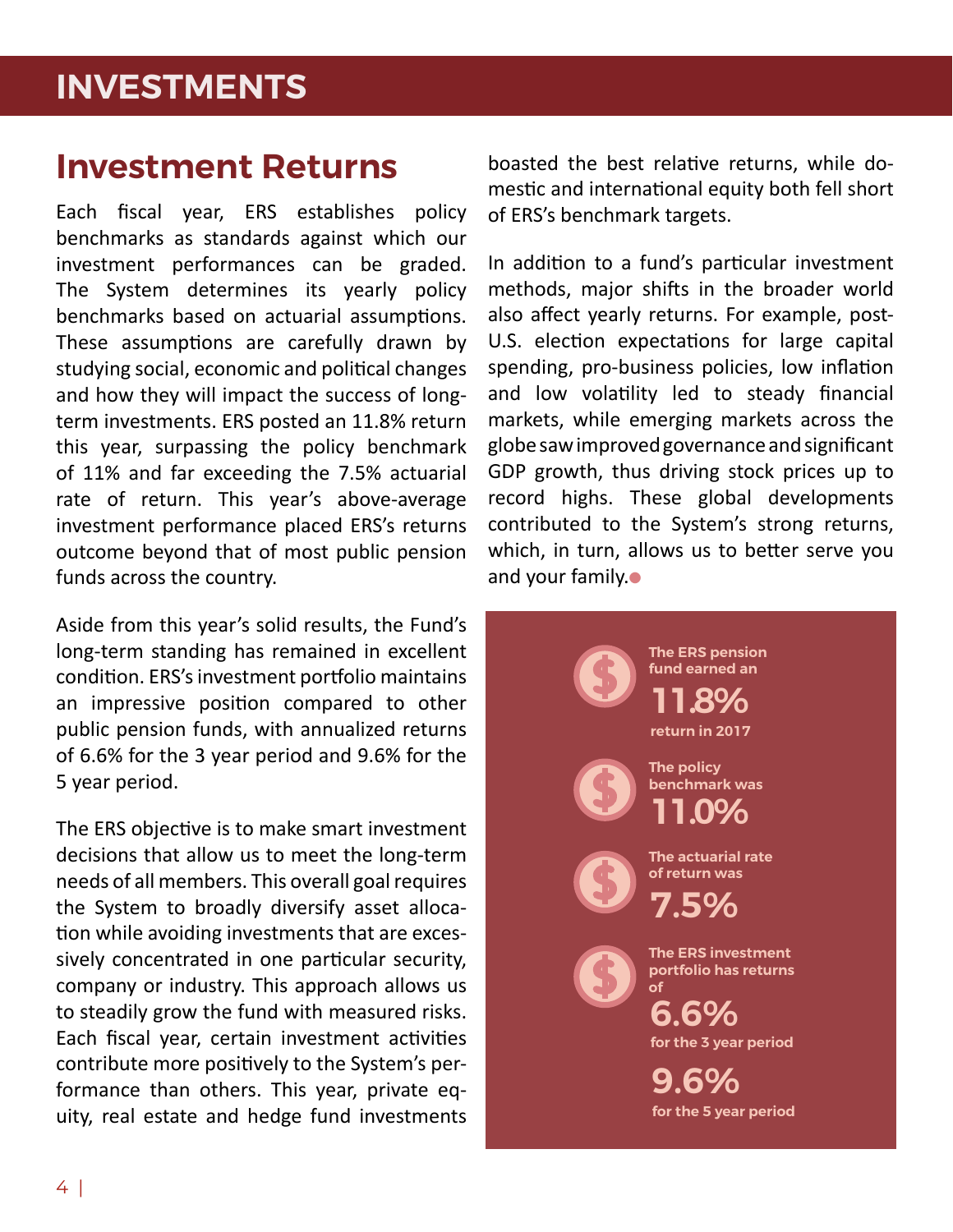### **INVESTMENTS**



#### **ASSET ALLOCATION - TARGET VS ACTUAL**

#### **TIME WEIGHTED RATE OF RETURN, CURRENT VALUE BASIS** (annualized)

|                                                             | <b>FY 2017</b> | 3 YRS                            | 5 YRS  |
|-------------------------------------------------------------|----------------|----------------------------------|--------|
| <b>TOTAL PORTFOLIO</b>                                      | 11.8%          | 6.6%                             | 9.6%   |
| Median Public Pension Fund                                  | 11.0%          | 5.9%                             | 9.0%   |
| <b>DOMESTIC EQUITIES</b>                                    | 17.5%          | 8.5%                             | 14.4%  |
| Russell 3000                                                | 18.5 %         | 9.1%                             | 14.6 % |
| <b>DEFENSIVE EQUITIES*</b><br>50% S&P 500/50% 91 Day T-Bill | 8.9%           | $\overline{\phantom{a}}$<br>5.0% | 7.3%   |
| <b>INTERNATIONAL EQUITIES</b>                               | 20.6%          | 3.9%                             | 8.8%   |
| MSCLACWLex-US                                               | 21.0 %         | 1.3%                             | 7.7%   |
| <b>FIXED INCOME</b>                                         | 1.2%           | 2.9%                             | 2.7%   |
| Barclays Aggregate                                          | (0.3) %        | 2.5%                             | 2.2%   |
| <b>REAL ESTATE</b>                                          | 8.0%           | 12.4%                            | 12.4%  |
| <b>NPI</b>                                                  | 7.0%           | 10.2%                            | 10.5 % |
| <b>PRIVATE EQUITY COMPOSITE</b>                             | 12.5%          | 12.1%                            | 13.7%  |
| Venture Economics Private Equity                            | 10.8%          | 7.9%                             | 9.4%   |
| <b>HEDGE FUNDS</b>                                          | 9.7%           | 2.7%                             | 5.9%   |
| Russell 3000                                                | 6.5%           | 16%                              | 3.9%   |
| <b>HFRI Fund of Funds</b>                                   | 5.6 %          | 5.2%                             | 5.5%   |

**Note:** The calculations above were prepared by the Employees' Retirement System's investment advisor, Marquette Associates, Inc. using a time weighted rate of return, based on market rate of return. The performance shown for the Total Portfolio does not include "Other Assets" dedicated to the payment of post-retirement benefit increases. The Median Public Pension Fund exhibits the overall rate of return for the average Public Pension Plan as measured by the Investorforce Public Universe.

> \*Insufficient data for annualized return due to the hiring of a new manager during the 3rd Quarter of the fiscal year.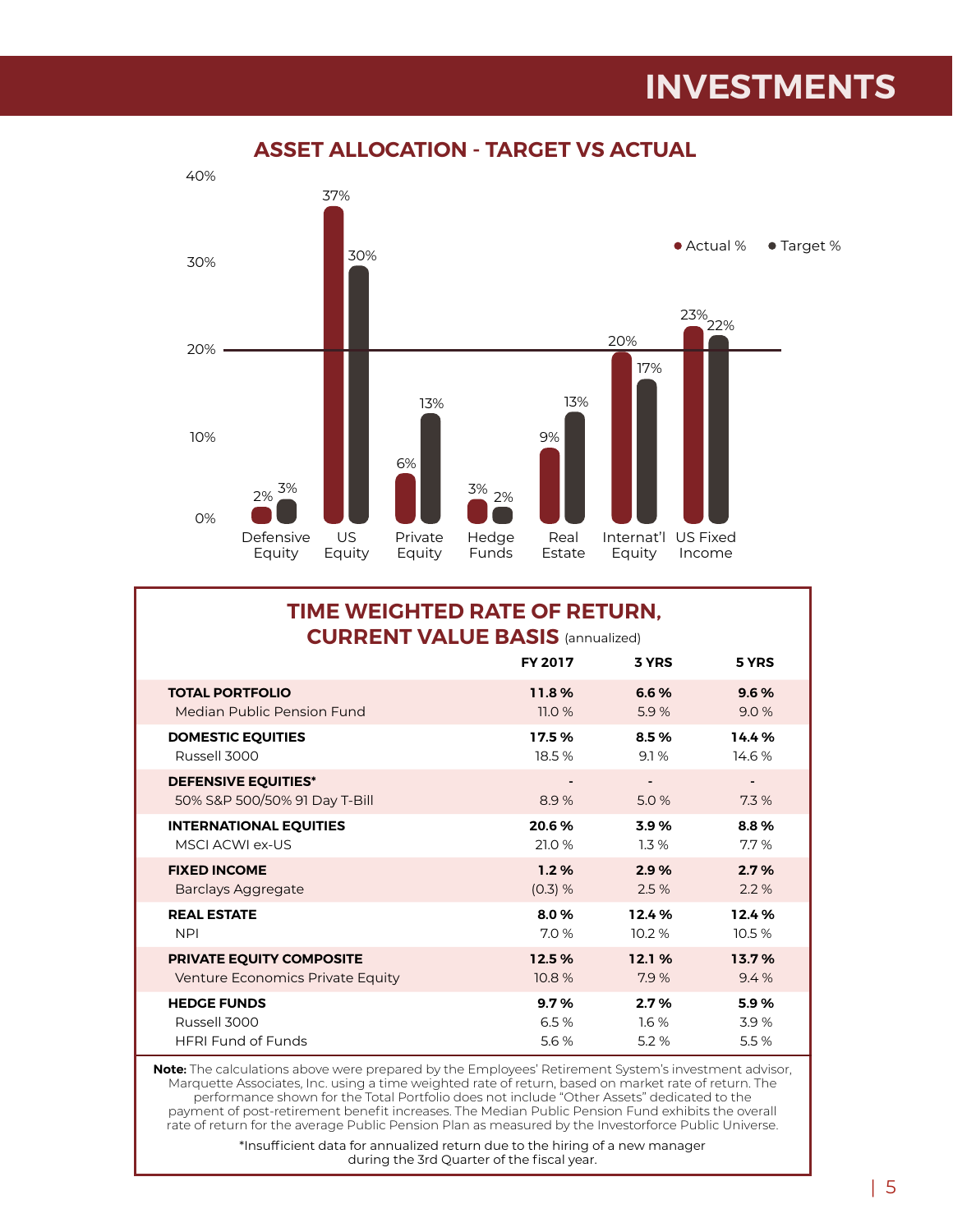### **FINANCIALS**

### **Funded Ratio**

This fiscal year, ERS's actuarial funded ratio climbed to 72.7% from 2016's 71.2%. This improvement brings ERS closer to the ideal 100% funding ratio that every retirement system aspires to achieve. Since our members retire at various times over the course of years, the Board remains confident that the sustainable plan it has put forth is capable of meeting all members' retirement needs at their due time.

> **ERS DISTRIBUTED \$144,260,498 IN BENEFITS TO RETIREES AND BENEFICIARIES IN FISCAL YEAR 2017.**

### **Fiduciary Net Position**

Total Net Assets for the fiscal year totaled \$1.63 billion. This snapshot of the Plan's financial standing reveals a 7.3% increase over last year's outcome, meaning that there are 110 million more dollars in funds available to fulfill the needs of retirees and their beneficiaries compared to last year. The System's fiduciary net position stands at a five-year high, as shown by the graph on the right and on the table titled "Fiduciary Net Position" on page 7, which summarizes the Plan's assets, liabilities, and total amount available for distribution of benefits.

**Total Net Assets for the fiscal year totaled \$1.63 billion, meaning that there are 110 million more dollars in funds available to fulfill the needs of retirees and their beneficiaries compared to last year.**



#### **FIDUCIARY NET POSITION**

(dollars in millions)

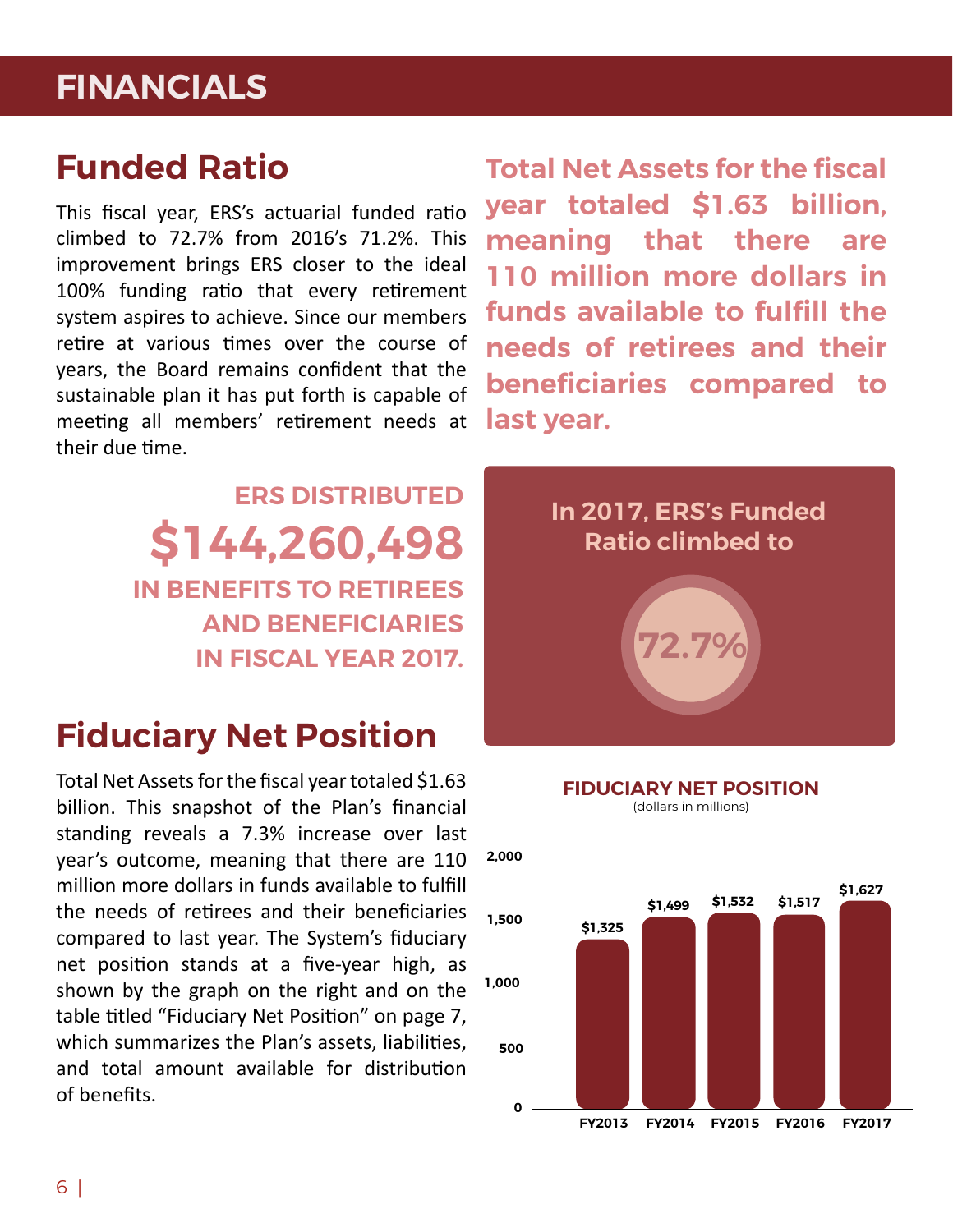## **FINANCIALS**

#### **FUNDED RATIO** (based on actuarial value of assets)

| <b>ERS' Funded Ratio as of June 30</b> | 2017  | 2016   | 2015     | 2014  | 2013   |
|----------------------------------------|-------|--------|----------|-------|--------|
| <b>Funded Ratio</b>                    | 72.7% | 71.2 % | $71.7\%$ | 69.7% | 68.1 % |

#### **FIDUCIARY NET POSITION** as of June 30, 2017

| <b>Fiduciary Net Position</b> | <b>FY 2017</b>  | <b>FY 2016</b>  | Increase/<br>(Decrease) | % Change |
|-------------------------------|-----------------|-----------------|-------------------------|----------|
| Investments                   | \$1,587,514,722 | \$1,529,231,600 | \$58,283,122            | 3.81 %   |
| Other Assets                  | 175,709,749     | 136,079,109     | 39,630,640              | 29.12%   |
| <b>Total Assets</b>           | 1.763.224.471   | 1.665.310.709   | 97.913.762              | 5.88%    |
| <b>Total Liabilities</b>      | 136,197,973     | 148,378,327     | (12, 180, 354)          | $-8.21%$ |
| <b>Total Net Position</b>     | \$1,627,026,498 | \$1,516,932,382 | \$110,094,116           | 7.26%    |

#### **CHANGES IN FIDUCIARY NET POSITION** as of June 30, 2017

| <b>Changes in Fiduciary Net Position</b> | <b>FY 2017</b> | <b>FY 2016</b> | Increase/<br>(Decrease) | % Change |
|------------------------------------------|----------------|----------------|-------------------------|----------|
| <b>Additions</b>                         |                |                |                         |          |
| Employer contributions                   | \$84,474,451   | \$77,100,573   | \$7,373,878             | 10%      |
| Employee contributions                   | 10.656.243     | 10.350.709     | 305.534                 | 3 %      |
| Net investment income                    | 162,916,164    | 39,903,958     | 123,012,206             | 308 %    |
| Net Securities Lending Income            | 240,674        | 356,084        | (115, 410)              | $-32%$   |
| Total additions                          | 258,287,532    | 127,711,324    | 130,576,208             | 102%     |
| <b>Deductions</b>                        |                |                |                         |          |
| Retirement allowances                    | \$142,957,078  | \$138,184,417  | \$4,772,661             | 3%       |
| Death benefits                           | 1,225,559      | 652,743        | 572, 816                | 88 %     |
| Refund of member's contribution          | 348.412        | 235.808        | 112.604                 | 48 %     |
| Lump sum cash payments                   | 77,861         | 124,748        | (46, 887)               | $-38%$   |
| Administrative expenses                  | 3,584,506      | 3,515,492      | 69.014                  | 2%       |
| Total deductions                         | 148,193,416    | 142,713,208    | 5,480, 208              | 4 %      |
| <b>Net increases (decreases)</b>         | \$110,094,116  | (\$15,001,884) | \$125,096,000           | 834 %    |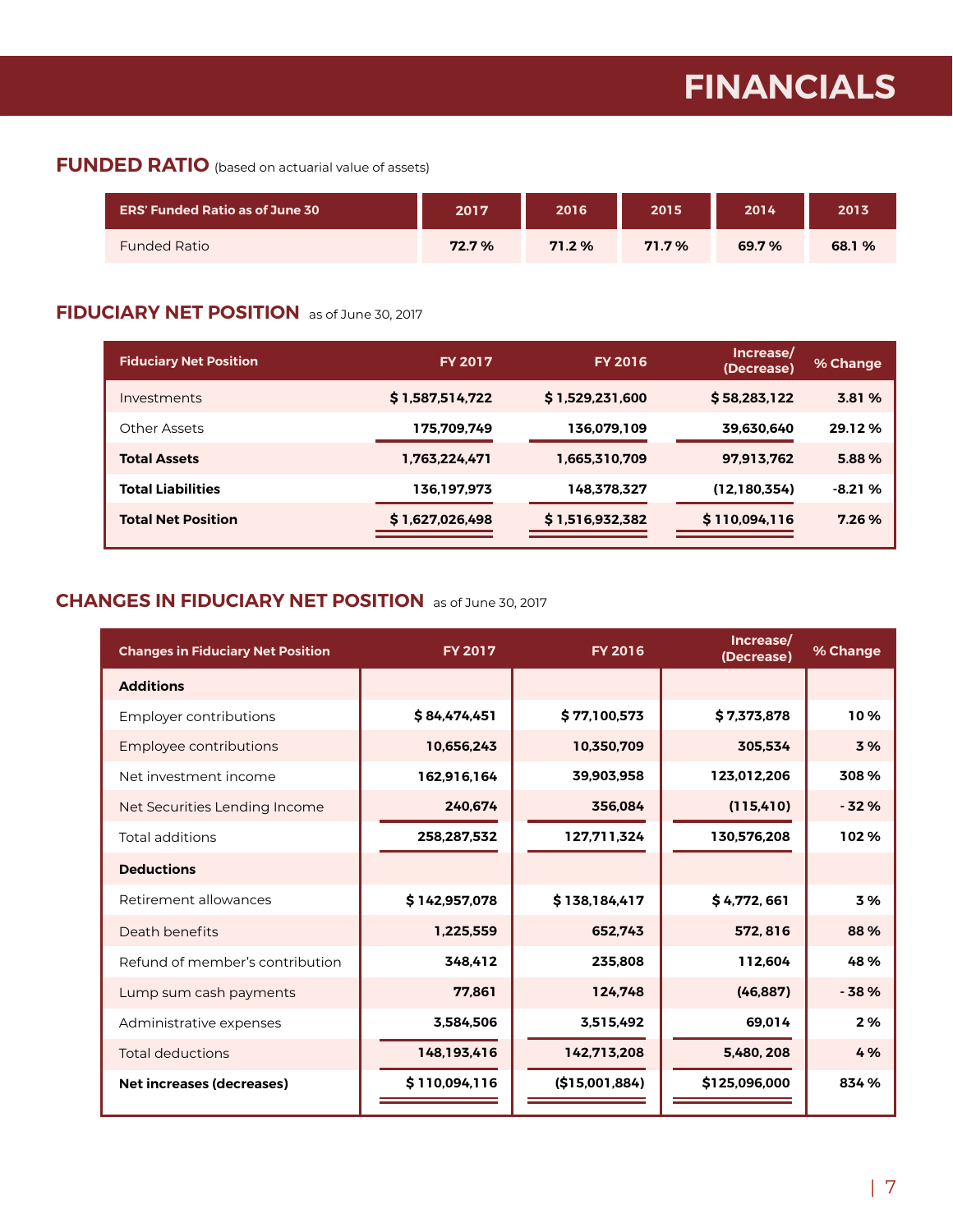## **FINANCIALS**

### **Changes In Fiduciary Net Position**

Total revenue for the year was \$258.3 million, more than doubling last year's amount of \$127.7 million. Revenue includes employee and employer contributions, investments and security lending income. Although earnings generated by security lending dropped this fiscal year, investment income skyrocketed 308%, while employer and employee contributions also increased, although on a smaller scale. The percentage of employee contributions to the ERS fund did not change in fiscal year 2017, remaining at 3% of pay.

In the next fiscal year, however, this figure is expected to climb to 4% and finally cap at 5% during fiscal year 2019.

Deductions increased slightly this year mostly due to the allocation of death benefits and refunds of members' contributions. Nonetheless, the net increase between fiscal years 2016 and 2017 totaled \$125 million, representing an 834% growth from last fiscal year's net position. The table on page 7 titled "Changes in Fiduciary Net Position" reflects the Plan's financial activities including additions, deductions and net increase for the fiscal year.<sup>1</sup>

#### **AVERAGE MONTHLY BENEFIT PAYMENTS - NEW RETIREES**

| <b>Retirement Effective Dates</b>  | <b>Years of Credited Service</b> |         |          |           |          |          |
|------------------------------------|----------------------------------|---------|----------|-----------|----------|----------|
|                                    | $0 - 10$                         | 11-15   | 16-20    | $21 - 25$ | 26-30    | $31+$    |
| Period 7/1/16 to 6/30/17           |                                  |         |          |           |          |          |
| Average-Average Final Compensation | \$7,594                          | \$8.897 | \$11.430 | \$18,309  | \$22,205 | \$37,646 |
| Average Monthly Benefit            | 633                              | 741     | 953      | 1.526     | 1.850    | 3,137    |
| <b>Total No. of Retirees</b>       | 92                               | 77      | 57       | 30        | 67       | 92       |

#### **REVENUES BY SOURCE**

| <b>Fiscal</b> | <b>Net Investment</b> | <b>Employee</b>      | % of Covered   | <b>Member</b>        | Total         |
|---------------|-----------------------|----------------------|----------------|----------------------|---------------|
| Year          | <b>Income</b>         | <b>Contributions</b> | <b>Payroll</b> | <b>Contributions</b> | <b>Income</b> |
| 2017          | \$163,156,838         | \$84,474,451         | 21.6%          | \$10,656,243         | \$258,287,532 |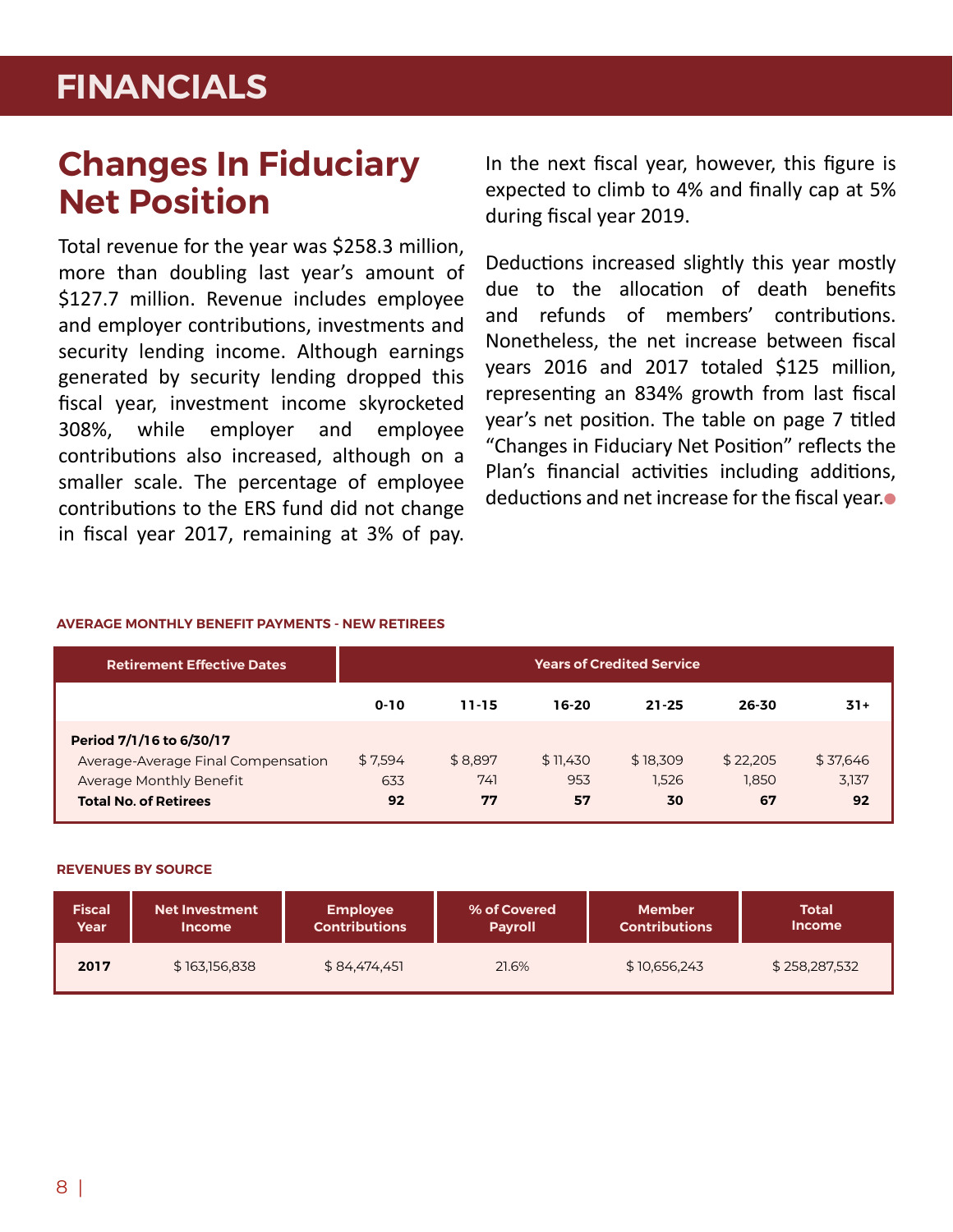### **MAJOR INITIATIVES**

One major initiative ERS undertook this year was the enhancement of the records management system by introducing new technological software. Now ERS staff can securely access digital files with just one click, therefore providing quick and effective assistance to members. On the legislative side, ERS continues to implement two multi-year mandates; one aims to save costs for the City while the other intends to refine the actuarial return assumption rate to better reflect the financial environment.

### **Cost-Of-Living-Adjustment**

The Cost-of-Living-Adjustment helps retirees on a fixed income maintain their standard of living in the face of inflation. In others words, COLA secures your ability to buy needed items despite rising prices from year to year. This change in an individual's monthly retirement benefit provides assurance that no matter how long you live and or how much prices of common goods increase, you still possess the purchasing power necessary to take care of yourself and your loved ones.

ERS members and their beneficiaries become eligible for their first salary adjustments after a full fiscal year of receiving benefits. Retirees received their routine COLA as applicable on January 1, 2017, with those under the age of 65 earning a 1.5% increase and retirees 65 and above earning a 2.0% increase.

### **Awards**

**DIGITAL** 

**TRANSFORMATION** 

For the 34th year in a row, ERS has earned the prestigious Certificate of Achievement for Excellence in Financial Reporting from the Government Finance Officers Association of the United States and Canada. The System's Comprehensive Annual Financial Report strives to meet the standards for this honor vear after year.

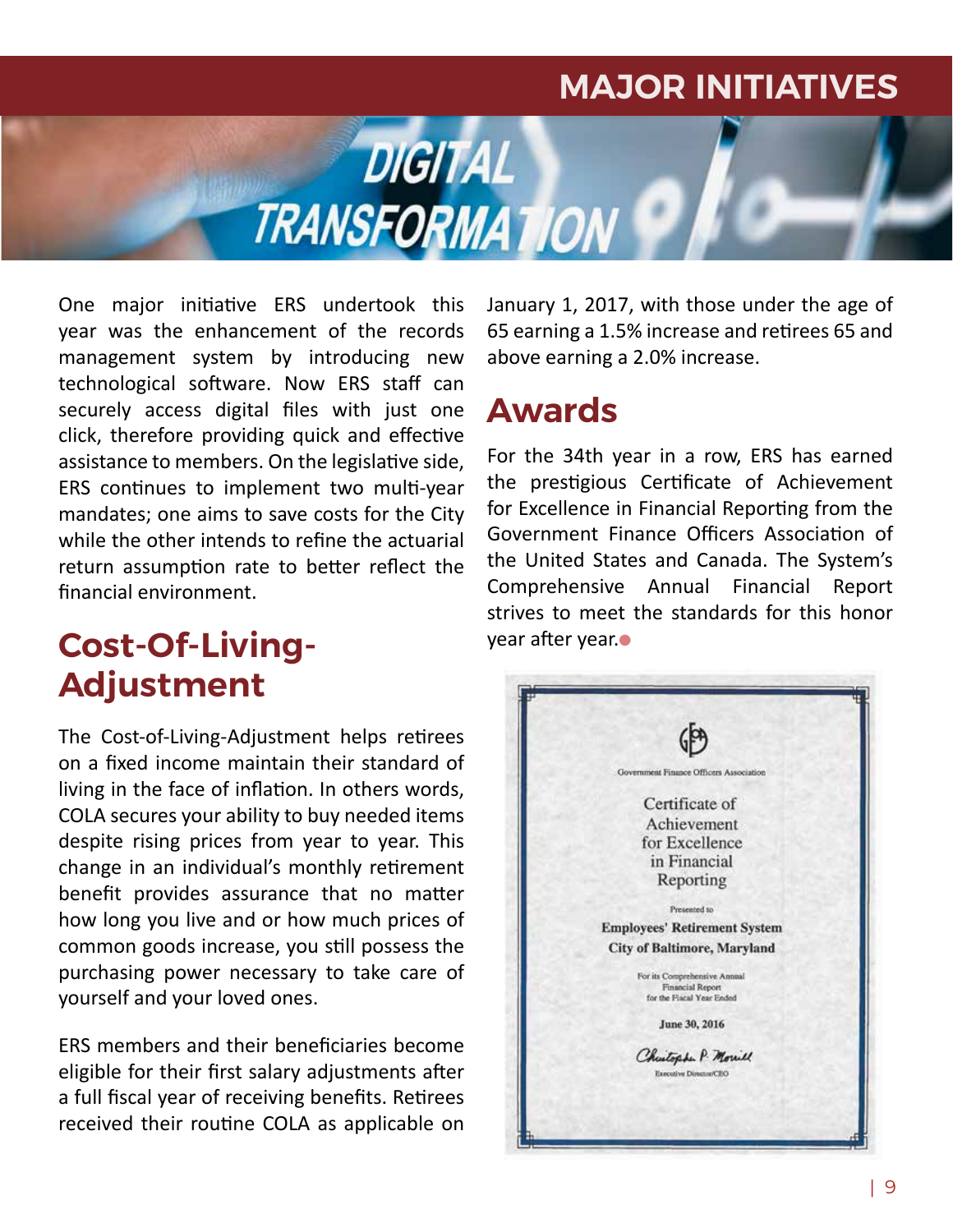### **TO DEFER OR NOT TO DEFER. . .**



### **…That is the question.**

**Weigh the advantages and disadvantages of a DCP to decide if this option will help you secure a more peaceful retirement.**

A Deferred Compensation Plan (DCP), also called the 457 retirement plan, is often available to state and local government employees, along with those who work for hospitals, educational organizations and charitable foundations. It allows workers to set aside a fixed part of their annual salary for their employers to

pay at a later point in the future. Similar to the more widely known 401(k) retirement plan, enrollees contribute to their DCP through automatic deductions of a pre-set amount that comes out of each paycheck. These deductions can occur before the taxes are taken out, or after depending on which option you elect upon signing up.

The City of Baltimore 457 Deferred Compensation Plan allows participants to make both before-tax and after-tax contributions as small as \$10 per pay period up to an annual maximum of \$18,500. In order to make an informed decision on whether or not to enroll in the Bal-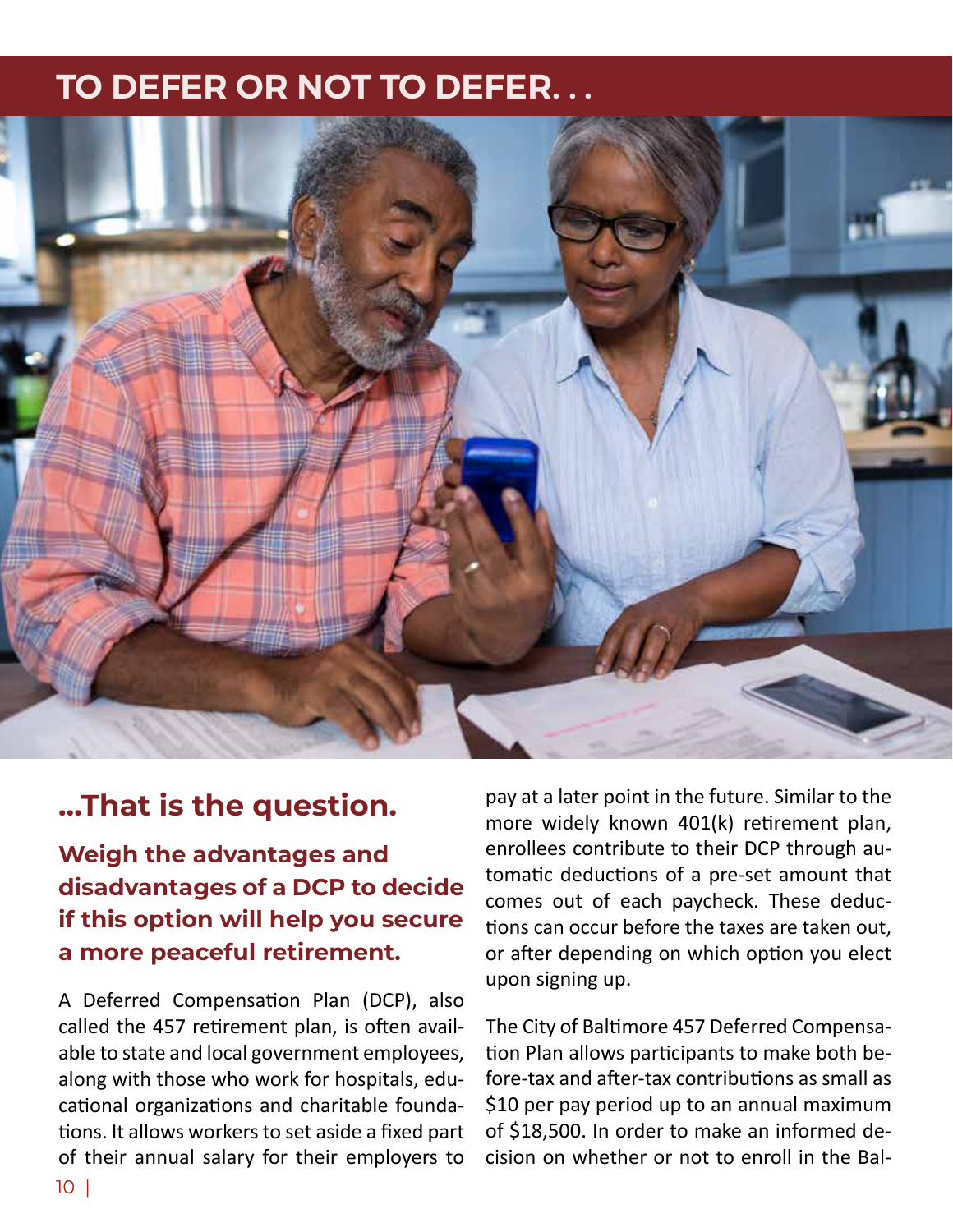## **TO DEFER OR NOT TO DEFER. . . . . .ENROLLING IN THE DCP**

timore City Deferred Compensation Plan, take a closer look at the benefits and drawbacks of shelving some money away for the future through this option.

### **More Funds for Retirement**

A deferred compensation plan almost certainly guarantees additional income during retirement, on top of the benefits distributed from the RSP Hybrid or Non-Hybrid plan chosen within the first five months of employment with the City. This stands as the primary advantage for enrolling in the DCP, as it creates a larger reserve to draw from during retirement.

### **Tax Benefits**

Upon entering retirement, individuals are often pushed into a lower tax bracket because of an income reduction. DCP account holders typically withdraw their money during retirement, therefore, they are able to avoid the higher taxation rate that would have been levied on their income during their working years. The same money earned as an active employee will now be taxed at a lower rate as a retiree.

### **Earning Potential**

Whether self-managed or handled by a professional in a managed account, deferred compensation funds can increase in value over the years. Instead of receiving the capital deferred from their annual salary in its initial amount, DCP members may receive a larger amount than the sum originally set aside during their working years.



However, while earning potential exists, there also stands a chance for loss. One risk with investing in the market is that values can decline as well as they grow, and an investor must be aware that returns do not always yield expected results.

#### **Early Withdrawal**

Since the plan is geared toward encouraging participants to strengthen their retirement reserve, early withdrawal is discouraged. Money allocated to the DCP remains untouchable while the participant is employed by the City, unless in the case of a critical and unforeseeable emergency.

### **WANT MORE INFORMATION?**

**Speak to a local representative by calling 443-984-3200 or by visiting the City's Retirement Savings and Deferred Compensation Plan offices located at** 

> **7 East Redwood Street Baltimore, MD 21202**